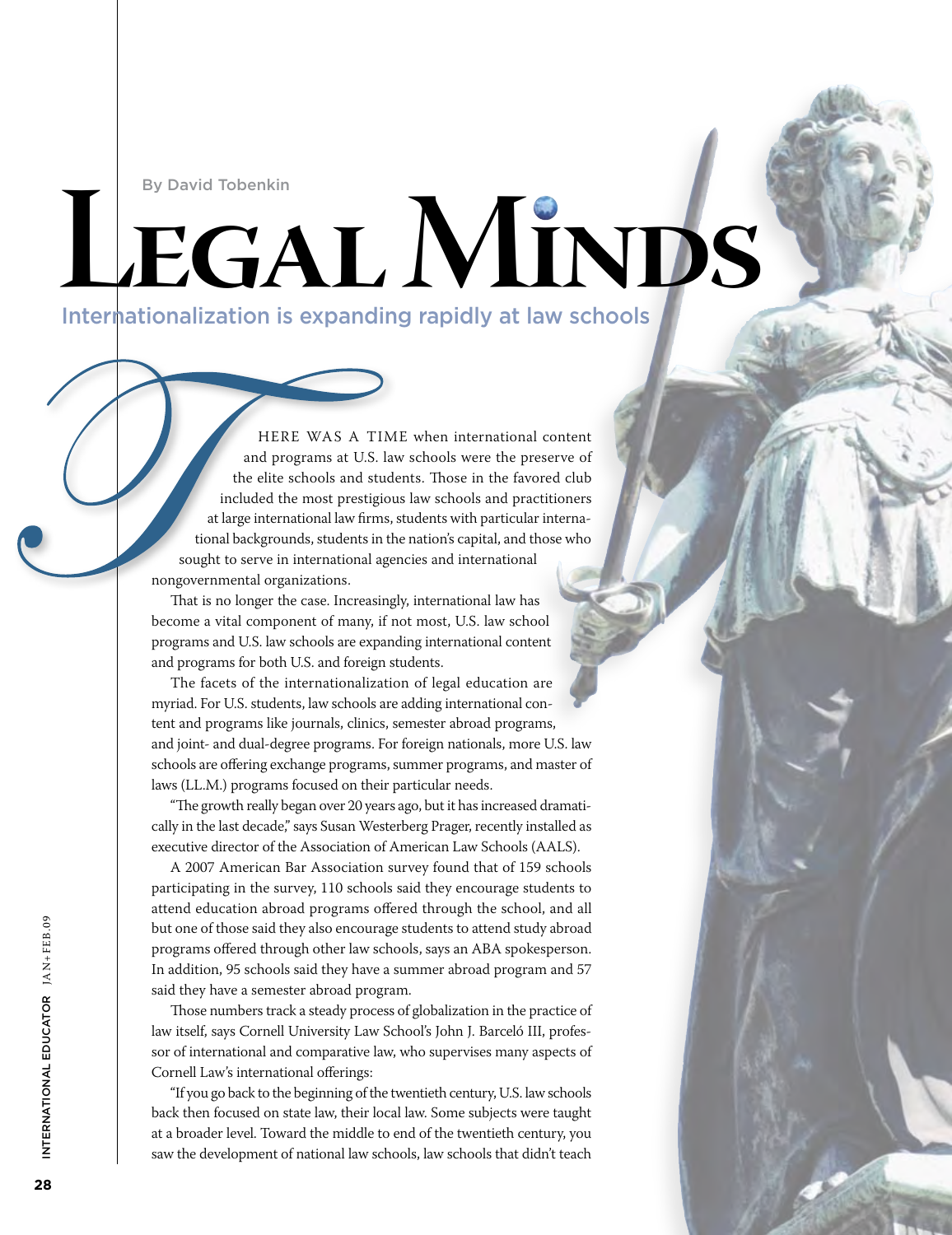For U.S. students, law schools are adding international content and programs like journals, clinics, semester abroad programs, and joint- and dualdegree programs. For foreign nationals, more U.S. law schools are offering exchange programs, summer programs, and master of laws (LL.M.) programs focused on their particular needs.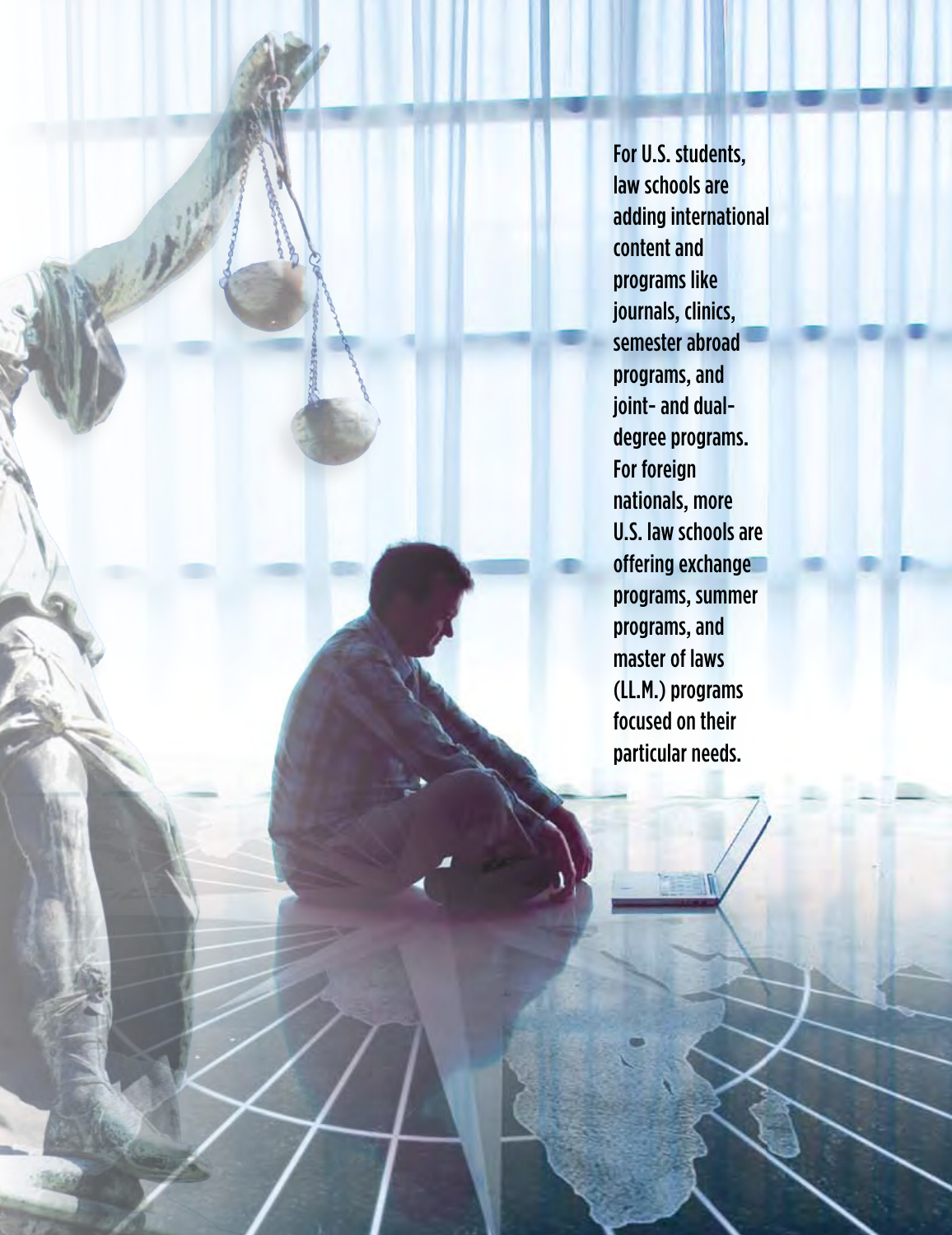local law at all, and that drew students from across the country and graduates who went across the country to practice as lawyers.

"Then, think twenty-first century, and I think you see another level of broadening of the legal enterprise. Now the leading schools are the schools that are international. They still teach national law, but increasingly what is taught are subjects that can be described as transnational or world law. These are subjects taught with transnational perspective similar to how national law schools taught, but from an international point of view. Some subjects are wholly international and you are also seeing more comparative law and more foreign law. There is also

 **urvey of U.S. Law School International Programs and Content**

### **159 schools queried:**

- **n** 110 schools said they encourage students to attend study abroad programs offered through the school.
- **n** 109 schools said they also encourage students to attend study abroad programs offered through other law schools.
- $\blacksquare$  95 schools said they have a summer abroad program
- $\blacksquare$  57 said they have a semester abroad program
- $\blacksquare$  7 said they have a year abroad program
- **n** 9 offer an LL.M. (graduate degree beyond the basic law degree) partially abroad
- $\blacksquare$  5 offer an LL.M. program fully abroad
- **n** 17 offer joint- or dual-degree programs in conjunction with foreign law schools
- $\blacksquare$  52 have cooperative faculty exchange programs
- $\blacksquare$  67 have cooperative student exchange programs
- **n** 21 have scholarly collaboration research programs
- $\blacksquare$  27 are involved in consortiums of law schools
- $\blacksquare$  7 have joint institutes
- $\blacksquare$  3 have joint clinical programs.

the parallel development of students coming from all over the world to study in U.S. law schools and going to all parts of the world to practice at international law firms. The big mega law firms have offices all over the world and do business all over the world. They require people that can handle that activity."

On the other hand, a longstanding international focus is a hallmark of many leading programs. Cornell Law has long embraced an international perspective, a diverse student body, and international scholarship. The school's first entering class in 1887, for example, included a Japanese student, a professor of international law, and required lectures in Roman and international law.

Also expanding are international LL.M. programs that focus on educating foreign students about the U.S. legal system and good legal practices.

"Until four or five years ago, our LL.M. program was a small program of 30 students a year," says Andrew Guzman, University of California, Berkeley School of Law international law professor and director of the school's International Legal Studies Program. "Now we have 100 foreign students a year. They mostly take preexisting classes with our J.D. students. Now we are planning to offer a summer LL.M. program where foreign students will be able to earn an LL.M. over two summers starting in summer 2009."

Many law schools are coordinating an increasingly diverse set of international offerings within an international office to create synergies, increase branding, and provide administrative support.

Duke University School of Law Associate Dean of International Studies Judy Horowitz says that when she arrived at Duke Law in fall 1981, she found a sole international component of five international students. Duke Law's international program now has 76 master of laws, 13 doctor of juridical science (S.J.D.), the equivalent of Ph.D. students, and 16 overseas exchange students. In all, she says, the school now has more than 1,000 international alumni hailing from 39 countries.

Horowitz's Office of International Programs has five employees and reflects a trend to consolidate international offerings previously dispersed throughout the law school in a single location.

"Through our office, we offer counseling for students, career advice, and a way to keep in touch with alumni," Horowitz says. "We had a large international reunion in Munich this past June. I think concentrating our international efforts helps with international students."

Source: American Bar Association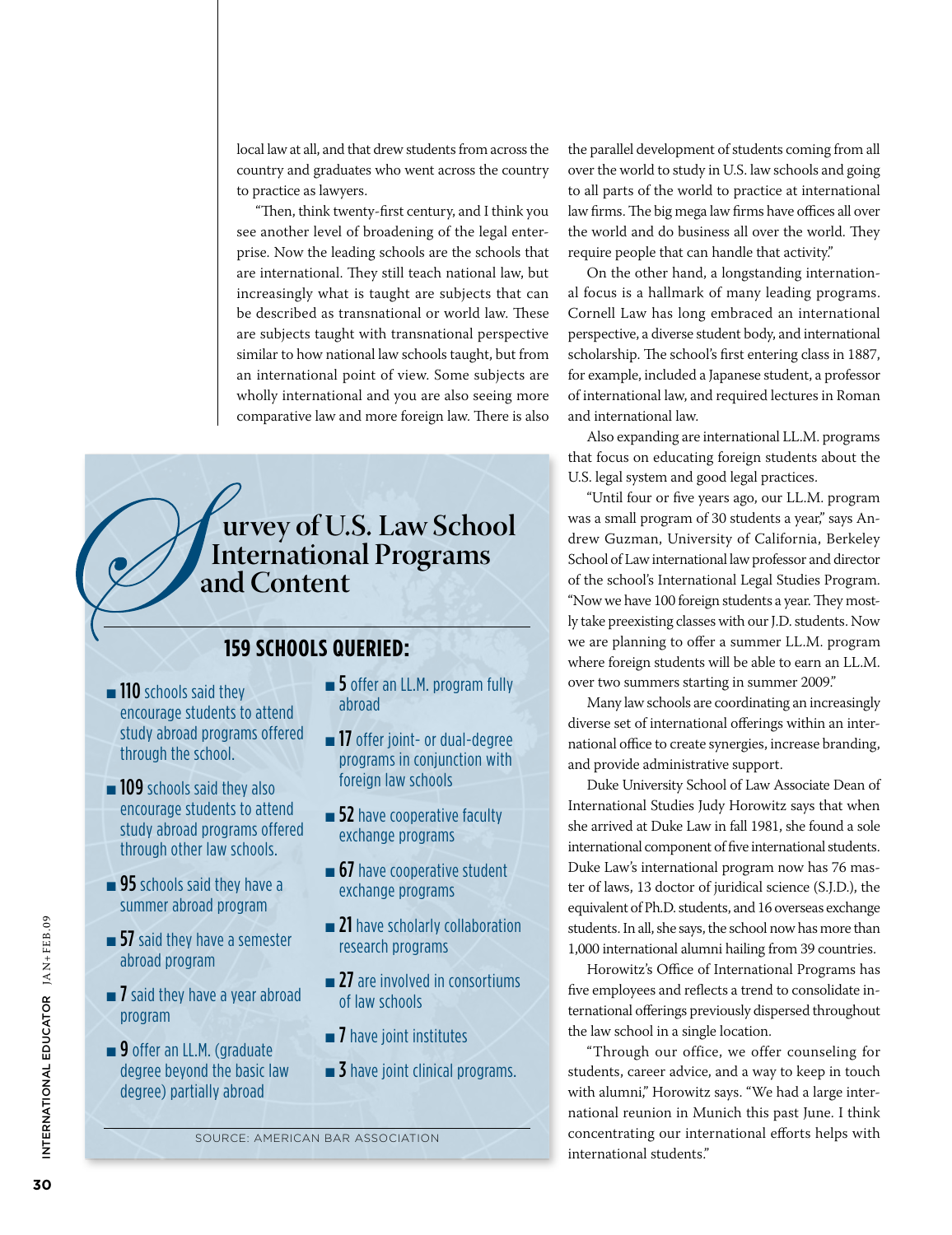

#### **International Linkages**

Efforts are underway to increase linkages between international law programs in different countries. As a result of member law schools increasing interest in assistance of the AALS with furthering international collaborations, former AALS Executive Director Carl Monk spearheaded the 2005 creation of a new organization, the International Association of Law Schools (IALS), which now has 179 members from 49 countries who explore topics in international legal education, as well as through two conferences per year. While headquartered in Washington, D.C., the body strives to ensure that its membership and leadership are internationally diverse.

"The IALS is not a standards-setting body and is unlikely to become one," says Prager. "It aims to explore how connected the world is becoming and what the implications of that are for the world of legal education."

In May 2008, at the first IALS general assembly, more than 100 IALS members who are legal educators from 40 countries chose Monica Pinto, professor of international law and international human rights law and the director of the human rights program at the University of Buenos Aires Law School, as its first elected president and Francis SL Wang of the Kenneth Wang School of Law, Suzhou, China, as president-elect.

Prager says that challenges facing international law education include promoting teaching materials with expanded international content, facilitating participation of legal educators in developing countries in IALS and other programs, and working across significant differences in legal education in different countries. She

notes, for example, that in some countries law is taught primarily as a graduate degree program while in many others law is studied at the undergraduate level.

Prager also noted that the AALS itself is also addressing the internationalization of law and legal education through conferences on that subject, such as one held in January 2008, and through the formation of a new AALS committee, the Committee on International Cooperation.

#### **Smaller School Opportunities and Challenges**

The internationalized focus of legal education is leading to new marketing and comparative advantages for some students and schools outside the top tier.

Tulane University Law School, for example, touts its location in New Orleans as a comparative advantage. Louisiana is the only state where the dominant state form of law practiced is civil law, which draws legal direction largely from statutory law, as opposed to common law, which draws legal direction from principles established through court decisions.

"Tulane is probably the only national law school that actually offers a full curriculum in civil law and common law," says Herbert Larson, professor of the practice and executive director of Tulane Law's International Legal Studies and Graduate Programs. "Students can come here and specialize in civil law or take a couple of courses. What most common law students don't realize is that 70 percent of the world has a civil law-based system. Once you go outside the U.S., some knowledge of how civil law system functions versus common law

Judy Horowitz (far left), associate dean for international studies at Duke Law School, with Jennifer Maher, the assistant dean of international studies, and international law alumni on campus to do a panel for current LL.M. students on working in the United States.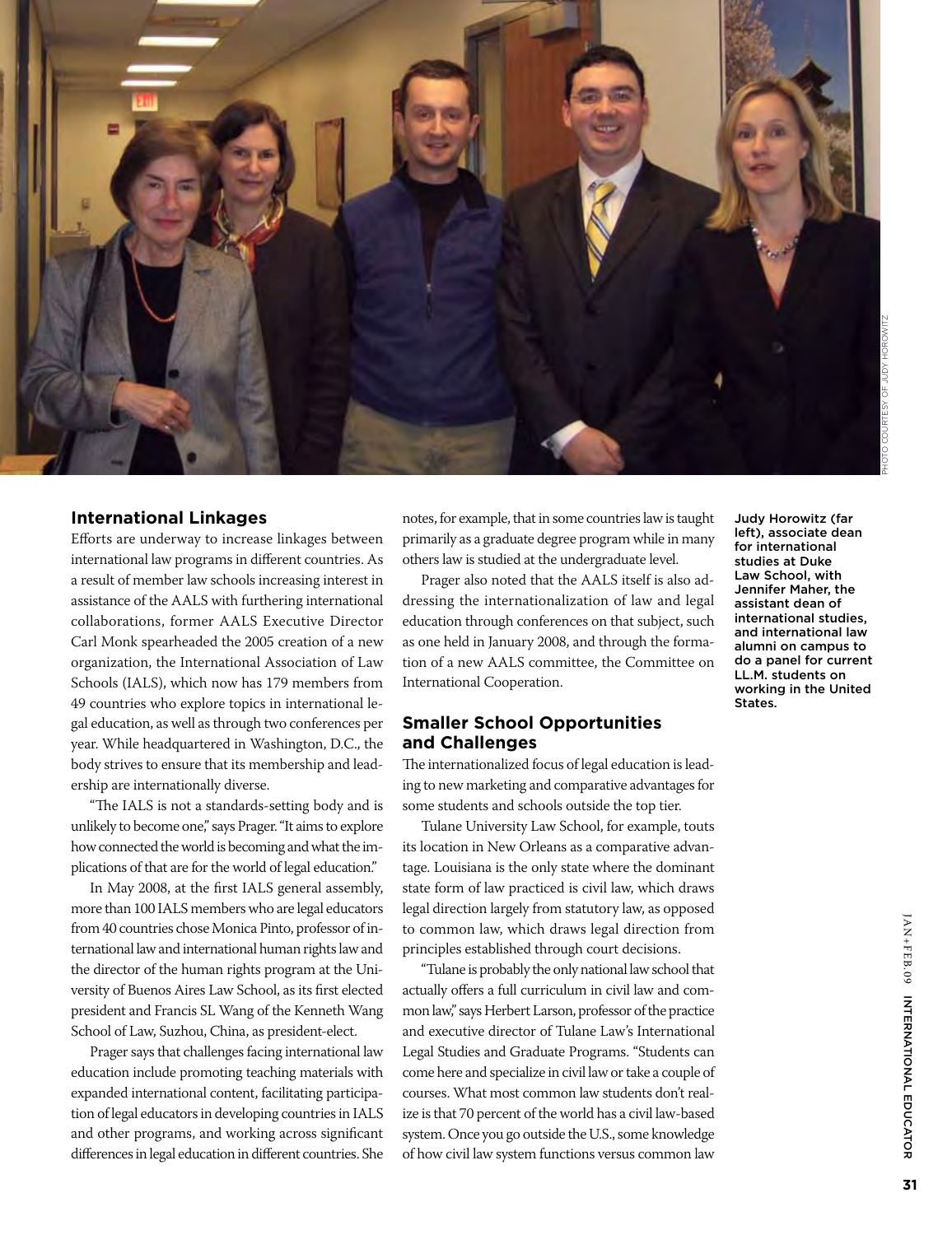is critical. That has large implications. The deal courts [regulating international commerce] are of mixed jurisdictions, and all international criminal courts are mixed jurisdictions. We think Tulane students have an opportunity to acquire unique training that will stand them in good stead in international practice."

Still, for smaller law schools, competing against the big schools in international law is always a challenge, some say.

"This is always an uphill battle," says Valerie Epps, professor of international law and director of the international law concentration at Suffolk University Law School in Boston. "We are largely a tuition-driven school. But a number of years ago, an admissions director said that the most frequent question that students were asking was what international law programs do you have. Students were ahead of the curve in wanting those programs. Students are interested in this. They live in the globalized world. They've traveled more. There is no such thing as national corporate law. All the big corporations have a million tentacles around the world. Aside from actual treaties, even when dealing with what [you] might think of as traditional areas of law, there is a lot of international law in it, like child custody disputes between parents from different countries."

Suffolk Law offers U.S. students a certificate resulting in an international law concentration, international internships, a one-week summer program in Lund, Sweden for foreign lawyers who want to learn about the U.S. legal system, a semester study abroad program for U.S. students, an LL.M. program in European affairs for U.S. students, and two LL.M. programs for foreign students—one specializing in U.S. law in Budapest, Hungary at the Eotvos Lorand University Faculty of Law and a program on global law and technology held at Suffolk Law.

"What we are finding is that our students come out with our certificate from the international concentration, and it makes their resume look more interesting," Epps says.

#### **The J.D. Curriculum—Adding International Perspectives**

For U.S. law students, the growing path toward internationalization has played out on a number of fronts.

The Juris Doctor degree (J.D.), the bread-and-butter graduate degree needed for professional accreditation in the United States, is increasingly incorporating international law and options. "If you counted our two summer programs and dual-degree and semester aboard programs, probably more than 50 percent of J.D. students leaving Cornell will have had some experience studying abroad," Cornell Law's Barceló says.

In 2001 the University of Michigan Law School instituted a requirement that J.D. students participate in a course on transnational law at some point during their J.D. education, becoming one of the first national law schools to do so. The course provides an introduction to the international dimension of law, "the minimum every lawyer should know about law beyond the domestic (American) orbit in order to be qualified for practice in an age in which virtually every area of law is being affected by international aspects," according to a a transactional law course description.

"The thinking behind the requirement was that the world into which our graduates are going is one of incredible global interconnectedness, from human rights to international economics," says Virginia Gordan, Michigan Law assistant dean of international affairs and administrator of Michigan Law's Center for International and Comparative Law. "The faculty felt that no student should emerge from education here who wasn't exposed to an understanding of how U.S. law fits into the larger world."

Many schools are introducing students to international topics as early as the critical first year of legal education, when students' head-to-head academic rankings, critical for future employment opportunities, are largely determined.

"One development in the internationalization of U.S. legal education is the introduction of international content in the first year [of U.S. J.D. student studies]," says Cornell Law's Barceló. "The tradition has been that the first year was inviolable as far as content is concerned. Now some schools are saying that international subjects should be in there. That also reflects a pattern of the increased presence of non-Americans in the classroom because of internationalization in law schools. We have U.S. and foreign students in the same classroom on the Cornell campus, and we also try for this in our summer abroad programs. Even though the topic in a course at Cornell may focus mostly on American law, students from another country and legal system can add important perspectives. That is a development that will likely continue."

The scope of internationalization is such that it rapidly is breaking out of ghettos and pervading the work of many, if not most, faculty at larger law schools.

"The old model at law schools for the international and foreign law curriculum was for a handful of professors to specialize in those subjects," says the University of Michigan's Gordan. "Now most of the faculty who teach international classes also teach on other fields,

"If you counted our two summer programs and dual-degree and semester aboard programs, probably more than 50 percent of J.D. students leaving Cornell will have had some experience studying abroad," Cornell Law's Barceló says.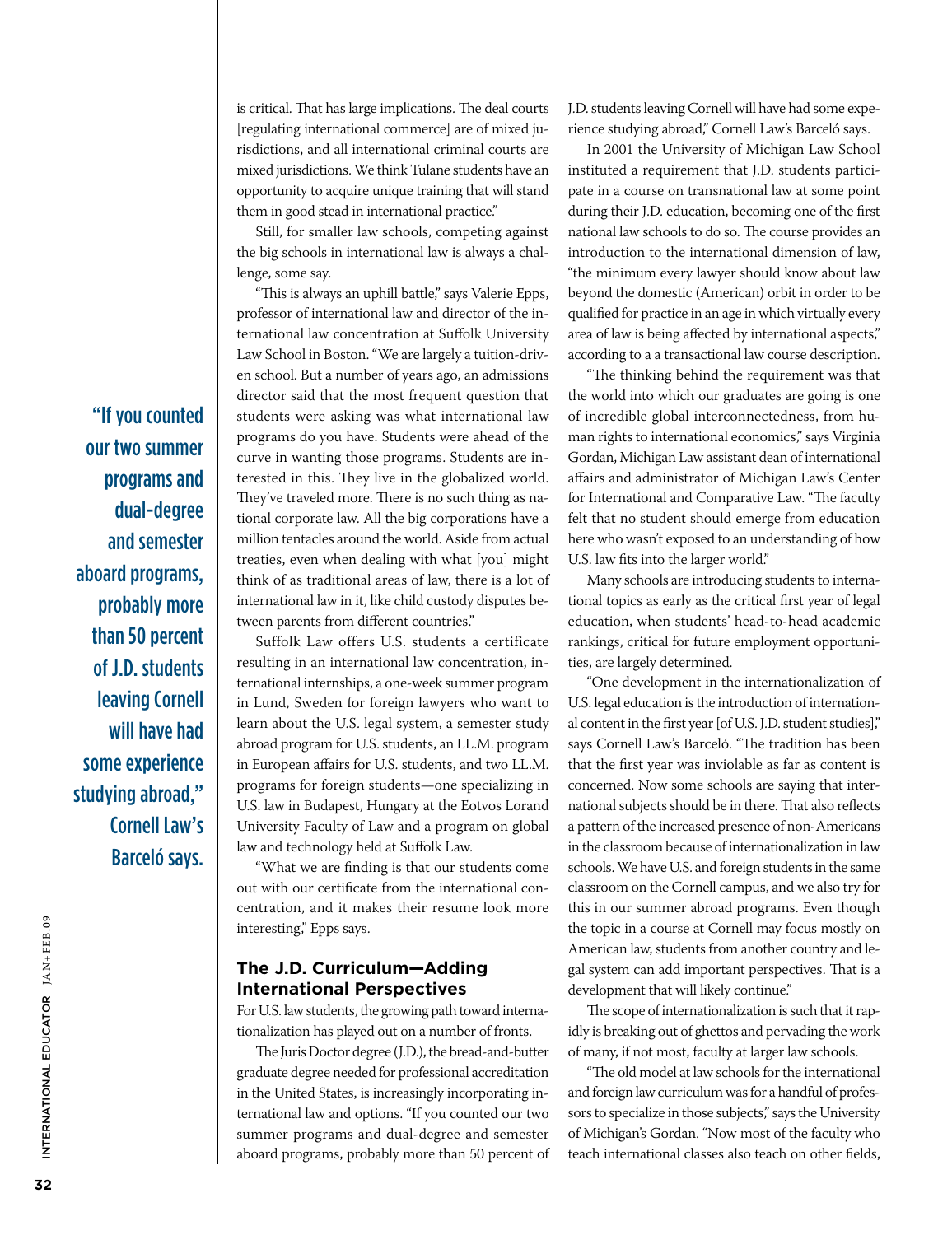such as corporate law or constitutional law, and they are bringing a large component of international and comparative content into what were noninternational classes. So it now pervades the curriculum."

A variety of classes are being taught from international approaches.

"A good example of a type of subject that will be taught from an international approach is international commercial arbitration," Barceló says. "That's truly a world law subject because it functions all over the world and reflects transactions all over the world. Parties to such transactions often put in a clause to resolve disputes by arbitration. Frequently law and lawyers from all over the world are involved. The parties may be from Serbia and England; the arbitrators may be from China, Hungary, and the U.S.; and they may meet in Vienna to resolve a dispute governed by Swiss law. Beijing, Paris, and New York are all important centers for this type of law."

#### **National Law Still Primary**

On the other hand, international law professors themselves hasten to add that in training new lawyers, cultivating good overall legal skills will always trump specialized international knowledge.

"The biggest challenge for us, if I put on my lawyer hat, is for students to be the best domestic lawyers they can be," says Michigan Law's Mark West, Nippon Life Professor of Law, associate dean for academic affairs, and director of the Japanese Legal Studies Program. "I'd rather they have a thorough understanding of the basics of thinking like a lawyer, and how to look up a tort, first. On top of that, we can give them that little extra that international law firms want, such as experience in a transnational law course so they know law outside our borders. Also I would add some sort of a comparative law component. But I have no desire to push any more of an international component than we have. If they want to be Japanese lawyers, they should go to Japan and study Japanese law. That's not what we do."

West's basic Japanese law course approaches the subject by examining the roles of Chinese, German, and U.S. law in the development of modern Japanese law, the formal structure of the legal system (including the roles of the judiciary and the bureaucracy), the legal profession, formal and informal dispute settlement mechanisms, and attitudes toward law and its operation. For two to three weeks, the course is co-taught with visiting faculty from the University of Tokyo Faculty of Law. The class size has increased over time:

"When I first started here, there were 10 students and most had substantial background in Japanese,"



says West. "Now there are between 30 and 65 students in the class. There are probably three or four students who could do work in Japanese, then, usually eight to 10 with some experience with Japan"

#### **Language Needs Are Changing**

West says that one change is a wider range of opportunities for students who are not fluent in Far East languages:

"The jobs in Japan are mainly big corporate law firm jobs. It used to be that of those people sent to Japan, half needed to be fluent and the rest needed to be senior. Now that some of the offices have really expanded, a big firm there can afford to have 40 lawyers, and they can afford to have less senior people who are not fluent. These days it may be enough for new graduates to say to these firms, 'I took courses in Japanese law so at least can tell you how the system works.' "

 Use of English in many international law settings notwithstanding, a large barrier for effective legal practice abroad for U.S. students is lack of fluency in foreign languages. Some law schools are addressing this by offering simplified legal classes in foreign languages.

"We have legal language classes that are taught by visiting scholars, LL.M.s, or doctoral students," Duke Law's Horowitz says. "They operate at the intermediate level, provide a basic introduction to the legal system of the country, and run for one semester, two hours per week. It's a little substantive law and a lot of speaking. We've had them in Mandarin, Korean, Japanese, Spanish, German, French, and Italian. By John J. Barceló III, professor of international and comparative law and director of the International Legal Studies Program at Cornell Law School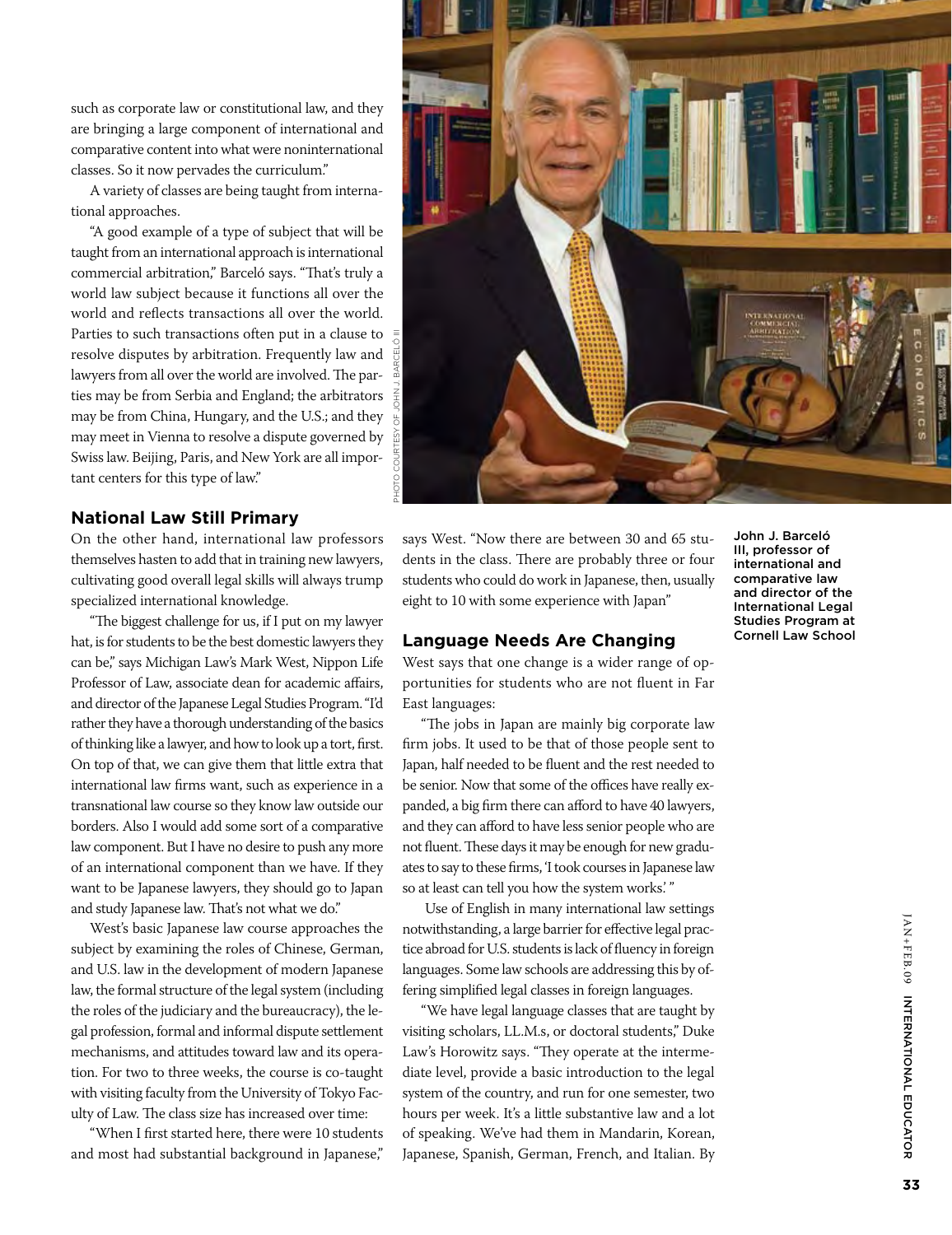the end of the semester, students not only have been introduced to a new legal system, but they also have dramatically improved language skills."

#### **Clinics and Journals**

"I'd rather they

have a thorough

understanding of the basics of

thinking like a

lawyer, and how to look up a tort,

first. On top of

international law

firms want..."

that, we can give them that little extra that

Many schools have expanded their international extracurricular activities through the addition of legal clinics and journals. Many offer refugee and asylum law and immigration clinics.

In 2008 the University of Michigan Law School started an international transactions clinic, one of the first in the country, which is focused on areas such as micro lending and international finance.

> Mark West, professor of law and director of the Japanese Legal Studies Program at the University of Michigan Law School

"There are all types of students who are in it," Michigan Law's Gordan says. "Some think they will go into international transactional practice, others into economic development. It exposes them to a variety of transactional work."

The program is immensely popular, she says, noting that the 2008–09 program had 55 students signed up to register for 10 available spots.

#### **Study Abroad**

The range of programs for U.S. students studying abroad runs from, on the more modest in terms of time and academic rigor, summer institutes and programs, to semesters abroad at foreign institutions, to dual and joint degrees in which a foreign institution's requirement actually governs the students' academic requirements, and which sometimes extend a student's normal three-year J.D. program by another year.

Study abroad programs offer students limited exposure to a foreign legal school, law, and students. Duke Law started in 1986 to sponsor overseas summer institutes for the purpose of providing an overseas experience and exposure to students from other countries, says Duke Law's Horowitz. "We have 20 opportunities to study overseas, from Copenhagen to Capetown. The exchange goes both ways. We receive students from overseas law schools and send Duke J.D. and J.D./LL.M. students to them."

Horowitz said that some programs are integrating international work experience into their offerings.

"We've been able to get jobs in Asia and Europe for 27 students to work five to six weeks paid for law firms overseas," Horowitz says. "The majority of them were Asian law firms, which value English speakers who can help with translation and also with their U.S. clients and U.S. law. Generally they don't have to be fluent in the language of the country there, an exception being France and Switzerland, where French is sometimes required."

For many schools, expansions over time have taken the form of growth from a single location, often a Western European country, to strategic sites near key foreign international business and government locations.

"Our first summer institute was held in cooperation with the University of Copenhagen in Copenhagen and remained there until it moved to Brussels in 1991, in order to take advantage of the proximity to the European Commission, and was cosponsored by the Free University of Brussels," says Horowitz. "The institute moved to Geneva to work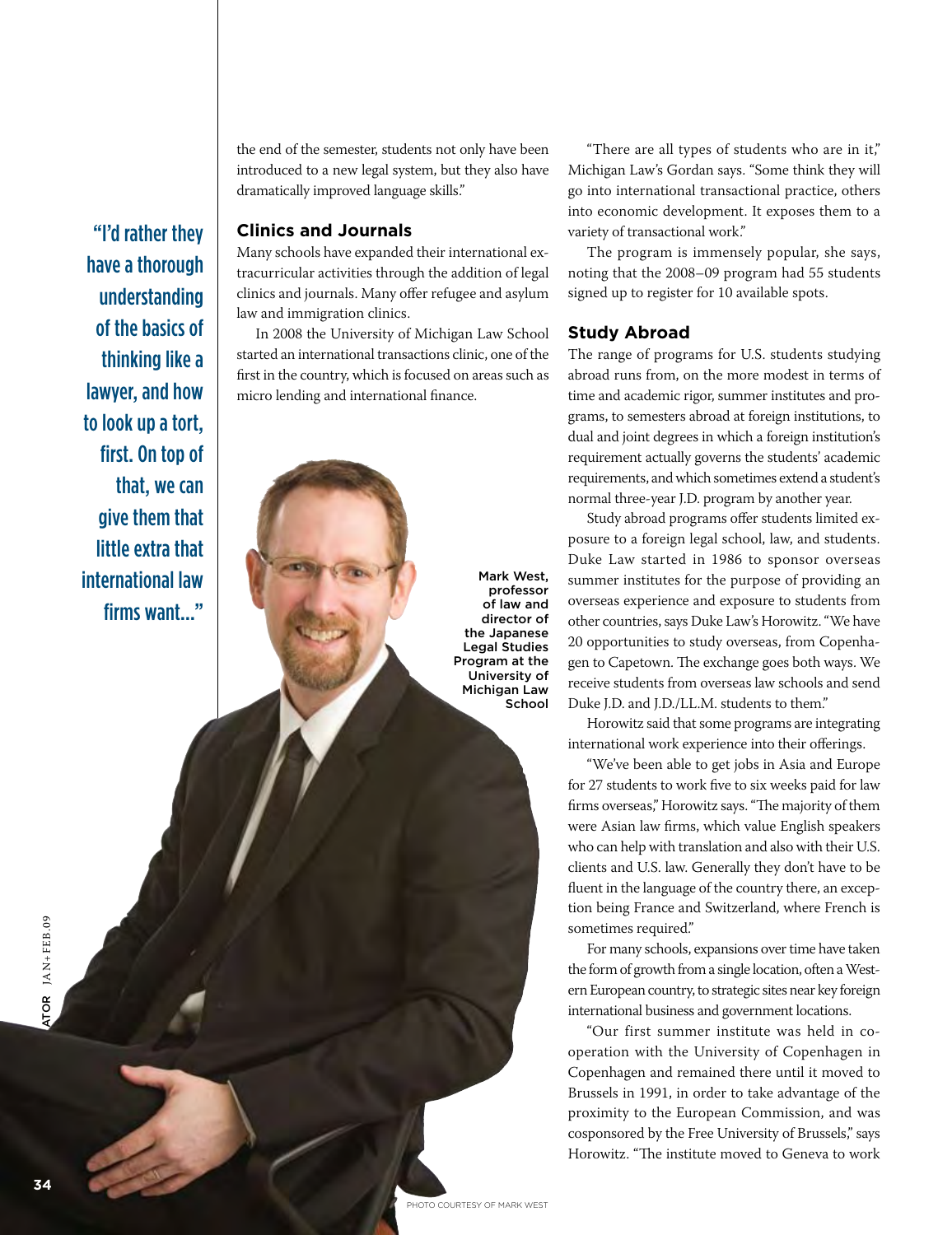with the University of Geneva Law Faculty in l996, a move to take advantage of all the international institutions, like the U.N. and its many agencies, located in Geneva. At the same time, Duke decided to have an international presence in Asia and in 1997 began to cosponsor the Asia-America Institute in Transnational Law in cooperation with the University of Hong Kong."

At Tulane Law, foreign summer programs are located in places of particular international interest, says Larson, who is also director of Tulane Law's Amsterdam study abroad program. "There, given our proximity to the Hague, our focus is on international criminal law and international human rights. We try to create internship opportunities. This last summer students had the opportunity to go to The Hague and got to see part of the trial of Charles Taylor [the former president of Liberia accused of war crimes and crimes against humanity.]" Other programs, he says, have similar location-tied themes. The program in Cambridge, Great Britain, focuses on European Union constitutional issues, in part because of the expertise of the director and the faculty of the program, he says. London, has been the location for an international commerce program because of its status as the financial capital of Europe. A program in Paris specializes in European Union proper law, while a program in Greece focuses on maritime and admiralty, taking advantage of "3,000 years of Greek shipping," says Larson.

#### **Nontraditional Locations**

Seemingly no location is too remote for summer abroad programs.

Seton Hall University School of Law Professor Bernard K. Freamon has been the on-site director of Seton Hall's Cairo Summer Program at the American University of Cairo for the past 12 years. Students are offered the opportunity to take courses in Islamic jurisprudence, international criminal law, international human rights law, admiralty and maritime law, and international oil and gas law.

In winter 2007–2008, he began offering a winter study abroad program on human trafficking and slavery in Zanzibar, Tanzania. Freamon said that the program, which had 52 students last year, reflected a personal interest of his in the subject:

"Zanzibar is a good place to study this topic—there is a long history of Indian Ocean slavery, it's an Islamic environment, and it's an opportunity to introduce students to another legal culture from sub-Saharan Africa. It's also a place other law schools haven't established links with."

Freamon says the exotic locations of the programs help set Seton Hall apart from other law schools.

He says students attend the program in Zanzibar for a variety of reasons:

# INTERNATIONAL AFFAIRS<br>FELLOWSHIPS



## **APPLICATION DEADLINE: MARCH 15TH** WWW.UNCFSP.ORG/IIPP

You can make a difference in the world of international affairs. Let us show you how.

Since 1994, the UNCFSP Institute for International Public Policy (IIPP), the nation's premier college and training program for underrepresented students, has prepared nearly 300 Fellows for international service careers.

Make your voice heard through a career in international affairs.

### Imagine the possibilities.

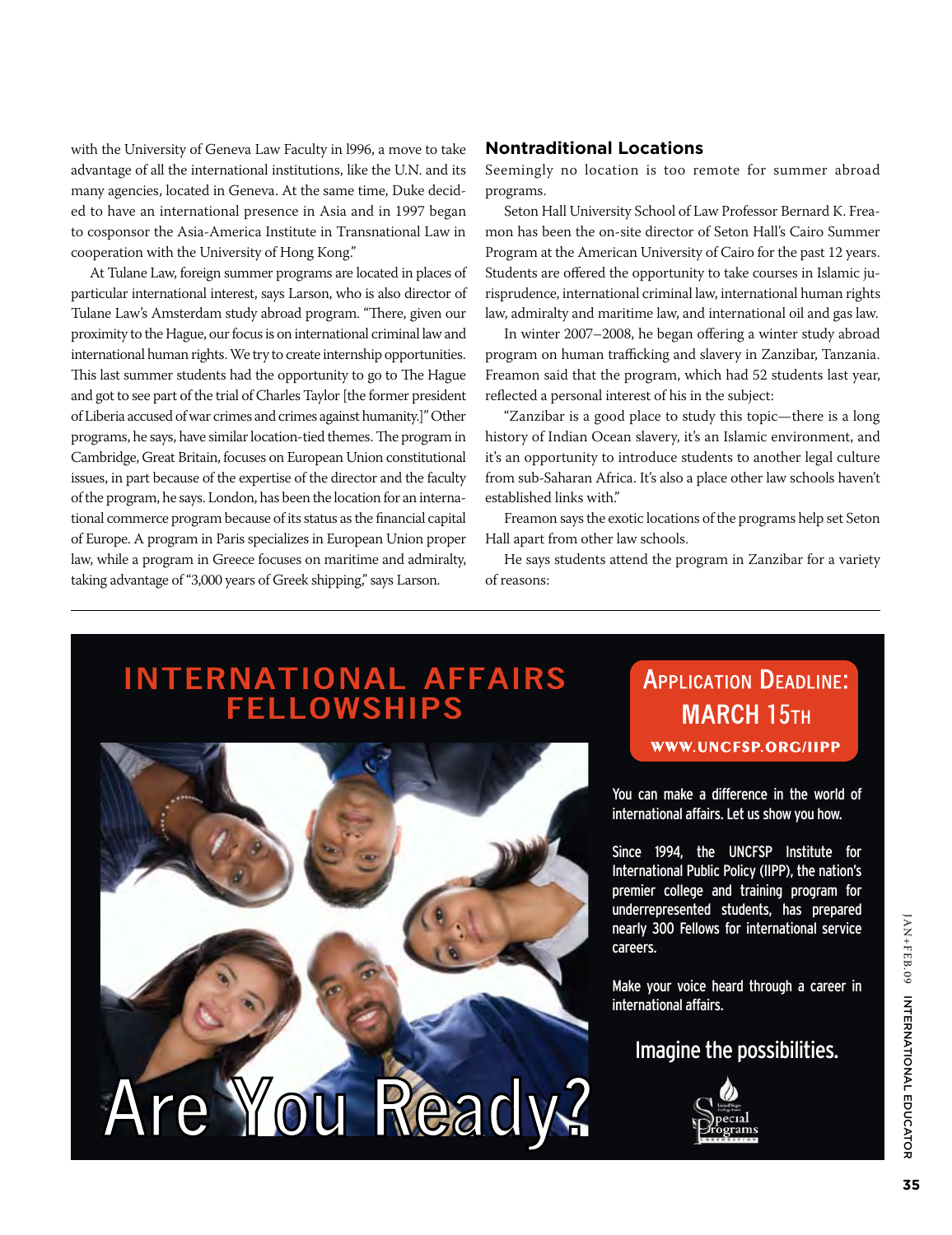"Zanzibar is a good place to study this topic there is a long history of Indian Ocean slavery, it's an Islamic environment, and it's an opportunity to introduce students to another legal culture from sub-Saharan Africa.

Photo courtesy of Bernard K. Freamon

**BERNARD K. FREAMON** 

"Many of them come because they want to do human rights work. Some are interested in development work. Others have a particular interest in slavery. Some just want to go to Africa. We also offer a safari that comes at the end this year. The same is true for Cairo: some students have always wanted to see the pyramids. Others are interested in Islamic jurisprudence or oil and gas."

Seton Hall University School of Law Professor Bernard K. Freamon has been the on-site director of Seton Hall's Cairo Summer Program at the American University of Cairo for the past 12 years. Here, he is with his research assistants at Qaitbey in Alexandria, Egypt.

Freamon, who says he has been teaching Islamic jurisprudence since 1995 and civil rights for 20 years, says some of his graduates have become diplomats, while others have specialized in representing Muslims in the United States with respect to the Sharia, the code of Islamic law.

"The Egypt Program was a tremendous part of my professional development—I have always believed that international education should be a key part of my college and law school education," says Katherine Kelly, a Seton Hall Law student who participated in the Egypt summer program in 2007. "Through the Egypt Program, I had the opportunity to learn about the Egyptian culture and legal system. In particular, I enjoyed taking a course on international oil and gas law. My fiancé, whom I met at Seton Hall Law School, and I are planning to move to Texas after graduation. Having taken the oil and gas law class in Egypt, I feel more prepared for the Texas bar which covers oil and gas law."

There can be substantial differences between study abroad programs even within the same school, notes Deborah Call, associate dean for international programs at University of Southern California Law.

"We have two study abroad programs, which have very different models," Call says. "One is a semester abroad program where students attend the University of Hong Kong in the second year of their J.D. studies. Students take classes from an approved list of offerings taught by faculty at HKU, which partners with 38 law schools and enrolls students from around world. The other is a dual-degree program with the London School of Economics, where students spend an entire academic year in London. Admission to the programs is very competitive, the key deciding factor being a student's academic record. Studying at a foreign institution is a vastly different experience for our students, who come from our small law school with excellent student services. They are forced to be much more independent abroad, which provides great life experience. Students also have the opportunity to take excellent classes that augment those offered at USC Law, such as international human rights classes and international trade and business classes."

Many students traveling abroad find a mixture of old-school practice mixed with efforts to modernize curriculum along the U.S. lines. Masayo Nobe, a graduate of Michigan Law School who spent a semester abroad at Waseda Law in Japan, says the two schools offered an interesting contrast both academically and extracurricularly.

"The biggest difference between the two schools was the level of social interaction between the students," says Nobe, who was born in Japan but raised and educated

Internati

onal Educat

INTERNATIONAL EDUCATOR JAN+FEB.09

or JAN+FEB.09